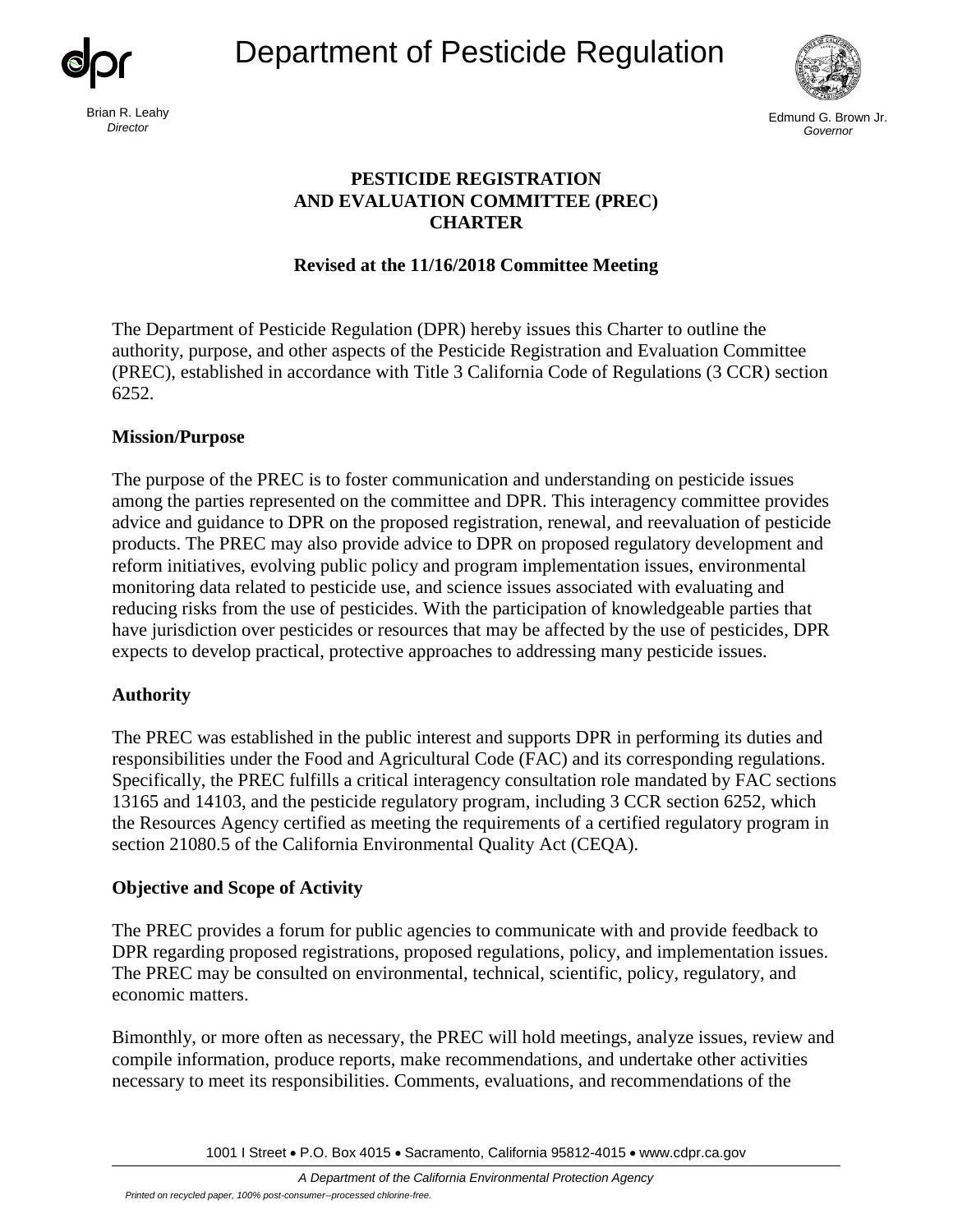PREC and the response of DPR shall be available for public review. Meetings will be open to the public (unless an exemption is applicable).

In addition to the groundwater subcommittee convened pursuant to FAC section 13150, the chairperson of the PREC may form other subcommittees when appropriate and after consultation with committee members. Participation in a subcommittee will not necessarily be reserved for PREC members and may include experts who themselves are not appointed members of the PREC or who may be employees of non-represented public agencies.

### **Functions**

- Related to general purpose:
	- o Facilitate the exchange of ideas and information among the interested parties on a breadth of issues, especially scientific and technical issues, concerning the pesticide regulatory program with the aim of advising the Director of DPR on key decisions or courses of action.
	- o Provide an adequate and balanced forum for consultation to fulfill DPR's obligations under FAC section 14103 and its CEQA-certified regulatory program.
	- o Provide advice to DPR on proposed regulations or standards pursuant to 3 CCR section 6110.
- Related to the registration of pesticides:
	- o Consult with the Director of DPR on the registration, renewal of registration, and reevaluation of pesticides as required by 3 CCR section 6252.
	- o Advise the Director of DPR, pursuant to FAC section 13165, on the granting of a certificate of interim registration, including the following issues: (a) that the pesticide is needed and will be a significant component of a pest management system; (b) that the interim use of the pesticide is not expected to cause any significant adverse effects or threaten to pollute the ground water of the state; and (c) that the weight of evidence supports a scientific judgment in favor of interim registration.
- Related to the ongoing monitoring and evaluation of pesticides:
	- o Upon request by DPR, provide technical analysis and advice on environmental monitoring procedures and data analysis related to pesticides and pesticide use.
	- o As a mandated subcommittee (FAC section 13150), preside over a hearing and making findings and recommendations to the Director of DPR on the potential of an active ingredient, other specified ingredient, or degradation product of a pesticide to pollute groundwater from continued legal agricultural use.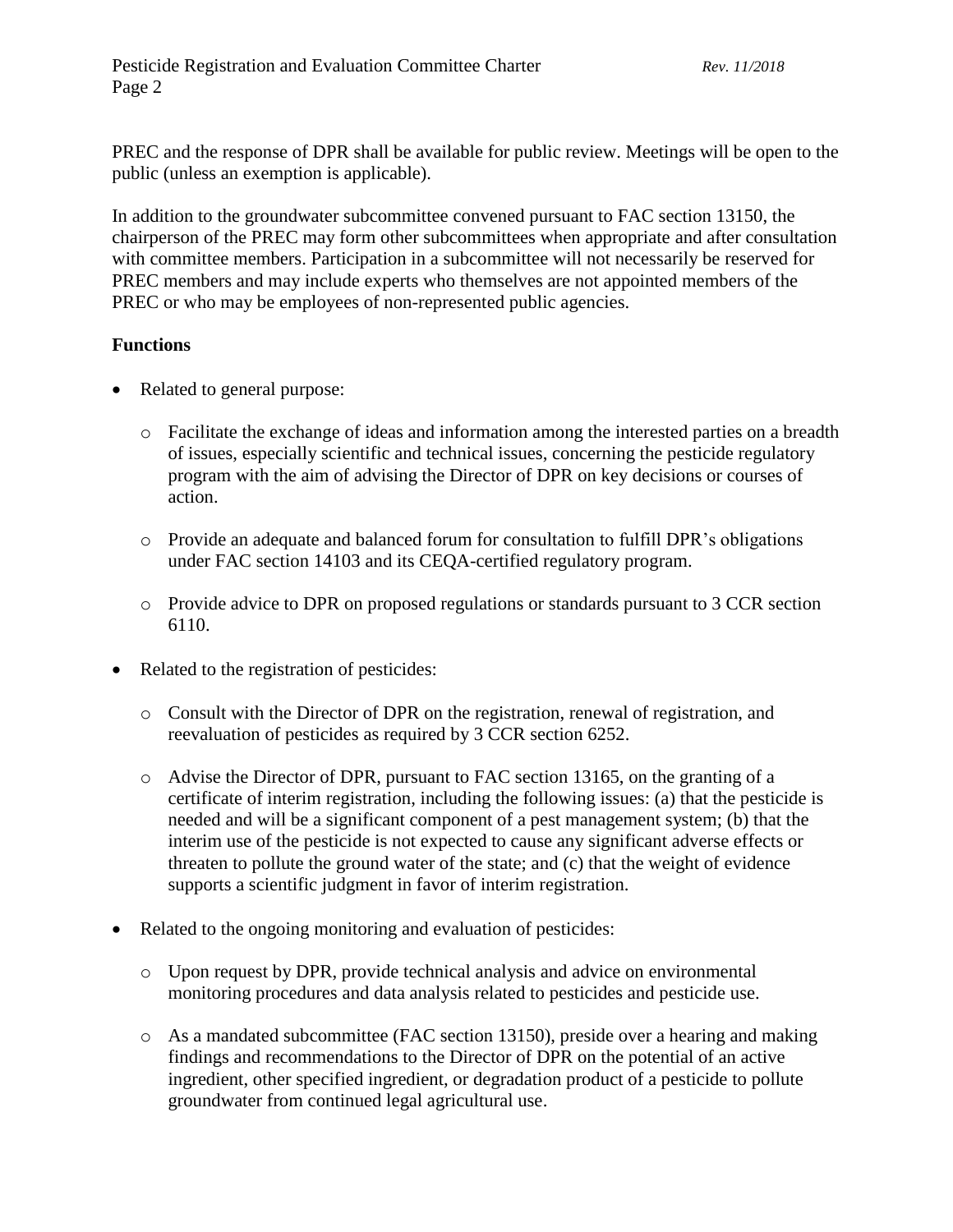#### **Composition**

The Director of the Department of Pesticide Regulation or his or her designee shall serve as chairperson of the PREC. In addition to the chairperson, the PREC shall consist of the following members:

- A representative from each of the other boards, offices and departments in the California Environmental Protection Agency:
	- o Air Resources Board
	- o Office of Environmental Health Hazard Assessment
	- o Department of Resources Recycling and Recovery (CalRecycle)
	- o State Water Resources Control Board
	- o Department of Toxic Substances Control
- A representative from each of the following state agencies:
	- o Department of Food and Agriculture
	- o University of California
	- o Department of Fish and Wildlife
	- o Department of Industrial Relations
	- o Department of Public Health
	- o Structural Pest Control Board in the Department of Consumer Affairs
- A representative from each of the following federal agencies:
	- o U.S. Department of Agriculture/Agricultural Research Service
	- o U.S. Environmental Protection Agency, Region IX
- The President of the County Agricultural Commissioners and Sealers Association or his or her designee;
- A representative of any other public agency that the DPR Director deems appropriate after consultation with the existing PREC membership.

#### **Meetings**

The PREC shall meet every other month, or more frequently, at the call of the DPR Director if special circumstances require a more timely session. Staff from DPR will provide administrative and process support to the PREC.